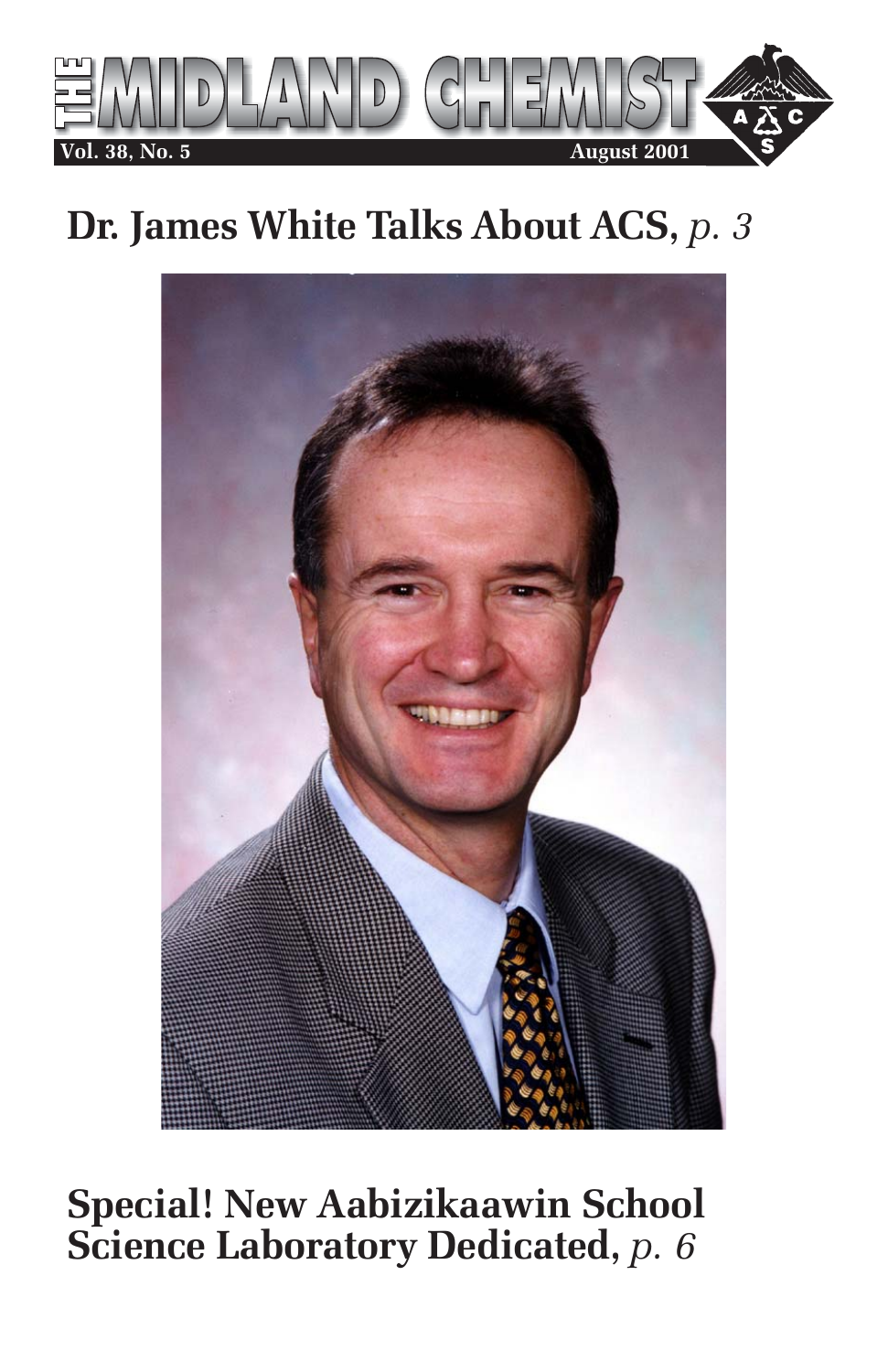

Volume 38, Number 5 August 2001

### *In this Issue*

| ACS, Present and Future—A Discussion with Dr. James White  3           |
|------------------------------------------------------------------------|
| A Step on its Continued Journey: Aabizikaawin Laboratory Dedication  6 |
|                                                                        |
|                                                                        |
| JobSpectrum.org Connects Employers and Employees 10                    |
|                                                                        |
|                                                                        |
|                                                                        |
|                                                                        |
|                                                                        |
|                                                                        |
|                                                                        |
| Call for Nominations: 2001 Midland Section Awards  16                  |
| Important Dates on the ACS Midland Section Calendar  18                |

*The Midland Chemist* is published eight times a year by the Midland Section of the American Chemical Society.

American Chemical Society Midland Section PO Box 2695 Midland, MI 48641-2695 http://membership.acs.org/M/Midl

#### *Volunteer Staff*

| 517-832-7485                   |
|--------------------------------|
| ann.birch@editech-mi.com       |
|                                |
|                                |
|                                |
| James R. Birch  Design, layout |
|                                |

Please submit all articles and photographs to the editor, Ann Birch. Instructions for article submission are on the Midland Section web site, as is contact information for other staff members. Authors can also contact Ann directly with any questions.

Neither *The Midland Chemist*, nor the Midland Section, nor the American Chemical Society assumes any responsibility for the statements and opinions advanced by contributors of or to *The Midland Chemist*.

© Copyright 2001 Midland Section of the American Chemical Society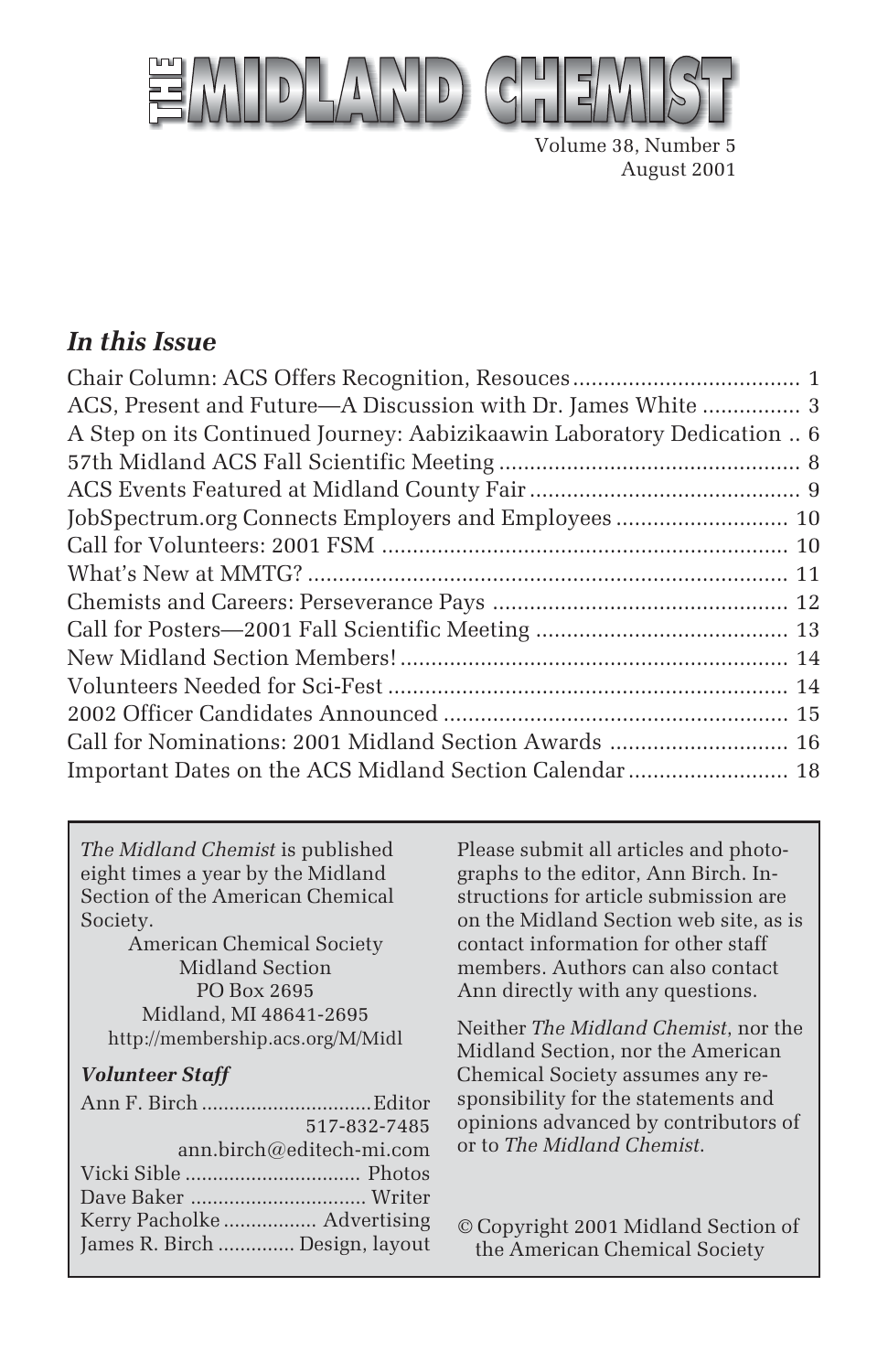### *Chair Column* **ACS Offers Recognition, Resouces**

Interpreted a letter from the national office stat-<br>
ing that "On behalf of the Committee on Local"<br>
Committee on Local Ling that "On behalf of the Committee on Local Section Activities (LSAC), it is my honor to inform you that the Midland Local Section has been nominated for the Activity or Program in a Local Section that Best Addresses the ACS Strategic Thrusts Award. You and the other members of the Midland Local Section are to be commended for the excellent programs conducted by your section in 2000. This nomination recognizes the hard work and enthusiasm of the many volunteers in your section; together you have carried out an exemplary program of service in your com-



George Eastland, Chair ACS Midland Section

munity. Your dedication to the goals of the Society and willingness to provide service beyond what is expected has set an example for others to follow."

I quoted that whole paragraph because it sure does describe quite a number of the people here in the Midland Section, and everyone ought to know it.

There were a couple of curious aspects to the letter from ACS. First, it stated that we had been nominated for the award...not that we have received it. Guess they still need to keep us guessing! Second, they didn't give any clues about the activity or program that caught their eye, just that it is an activity or program that "Best Addresses the ACS Strategic Thrusts Award." Hmmm. So, I suppose we will have to wait until the "gala celebration," which will take place at the Chicago meeting, on Tuesday, 28 August, from 8:30 to 11:30, at the Chicago Marriott Downtown.

I very recently received a handbook from the ACS national office entitled "The How-to Series: Involving the Chemical Industry in Local Section Activities." The letter that accompanied the book said that it is "organized as a step-by-step guide for planning a local section industryrelated activity from start to finish." There are a variety of examples and useful resources in the book. It covers such topics as inviting an industrial speaker, identifying chemical companies, successful local section industry-related activities, and effectively promoting your industry-related activity. I have been up to my ears in things to do around here: classes have started again, and we have been moving into a building that is a long way from being finished. So I haven't had a chance to look at the handbook yet, but it seems like a most interesting and useful resource.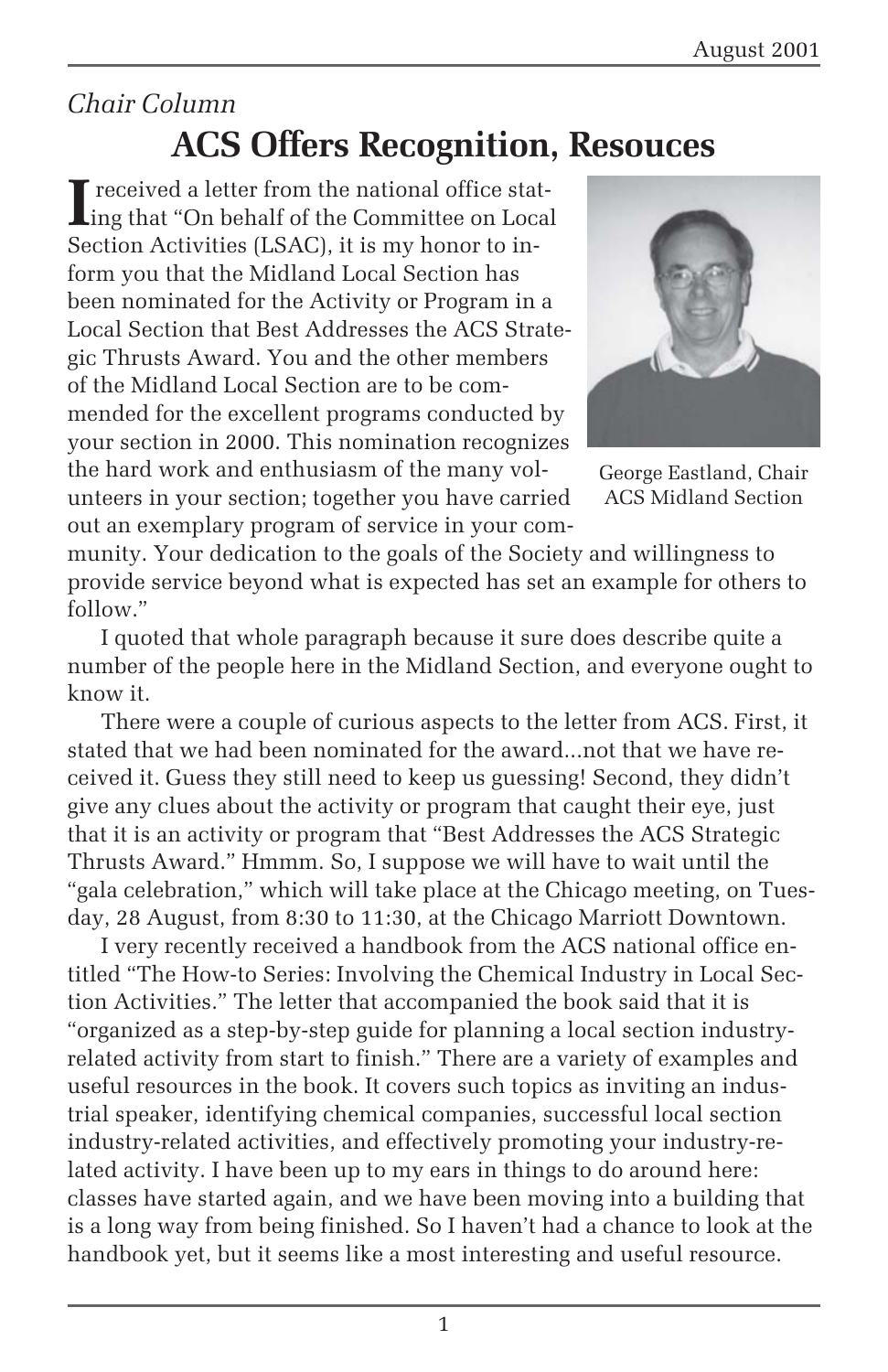Anyone interested in having a look at it should let me know. I imagine that we can get more copies by contacting Felicia Foxworth Dixon, Office of Industry Member Programs, 202-872-4454.

This issue of *The Midland Chemist* will let you know about upcoming activities, but I think that a couple bear mentioning here. First is the Midland County Fair activities, again in August. These have proved to be very popular and successful, and I am sure that you will enjoy them. Secondly, the Fall Scientific Meeting isn't all that far away. In fact, it is a little less far away than usual—this year the meeting will occur in the middle of October, instead of the usual end of October date. The date, this year, is Saturday, 13 October. From the preliminary information that I have seen, Fred Vance is going to have a very good program for us.

Jeon Scotland

*Editor's note: In the June issue of* The Midland Chemist*, several discussions of the Chemistry Olympiad program neglected to mention the contributions of Gary Kozerski. Gary was largely responsible for planning and executing the program the year after Don Petersen left. He was also cochair of the program from 1996 to 1998. We regret the omission and thank the MC reader who notified us.*

# We're responsible.

In 1988, the American Chemistry Council (ACC) launched Responsible Care® to respond to public concerns about the manufacture and use of Chemicals.

Through this initiative, Dow Corning Corporation and other ACC members and partners are committed to continually improving our responsible management of chemicals.

We're responsible because we care.





© 2001 Dow Corning Corporation. *Dow Corning* is a registered trademark<br>of Dow Corning Corporation. *Responsible Care* is a registered service mark<br>of the American Chemistry Council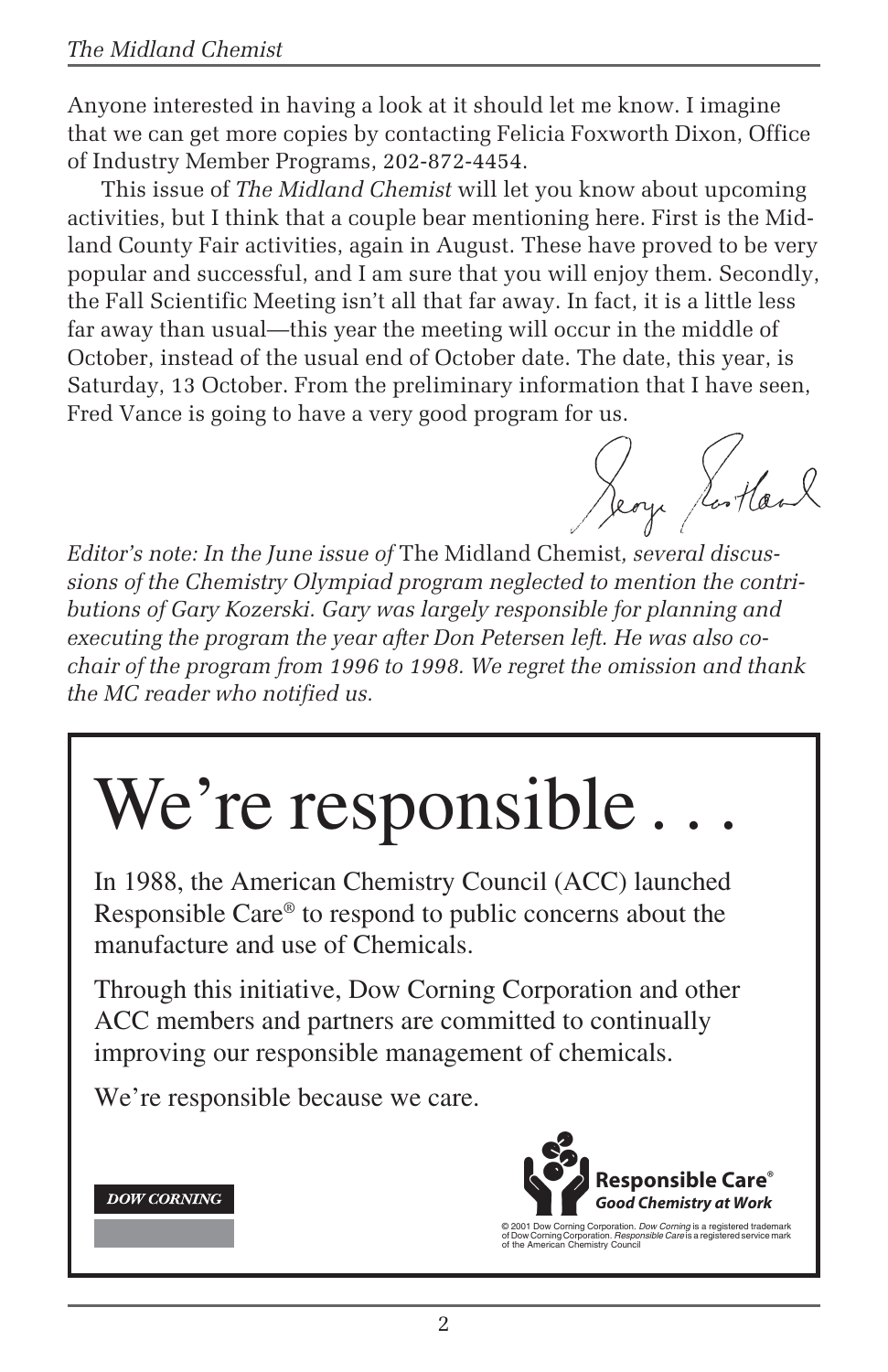*By Deb Bergstrom*

### **ACS, Present and Future—A Discussion with Dr. James White**

*Editor's note: Dr. James White is the executive director of Science and Technology at Dow Corning. In a recent interview with Deb Bergstrom, Dr. White spoke on the topic of ACS as it relates to Dow Corning and its employees.*

**Q** *What are the benefits to the individual employee and to Dow Corning from participation in local ACS activities, including public outreach, science teaching, public awareness, legislative interactions, scientific recognitions, networking, scientific exchanges, etc.?*



**A** Value to the employee can be derived from these activities in terms of personal growth and professional development. It is good for the individual employee to be networking with people beyond his or her own focused activities on the job—it's a great chance for broadening their experience and learning from others. Dow Corning sees the benefit of a breadth of technical and business perspectives, and well rounded and more fulfilled employees.

- **Q** *What do you think the role of this professional society should be for Dow Corning employees on a developmental, personal, and professional level?*
- **A** I'm convinced that on a more personal level, giving something back to the community creates more productive employees. It's a cyclical process. Activity in the society helps employees in their chosen profession; participation in world-class exchanges offers opportunities for professional growth. Through the same channels, employees are able to contribute something of value to the communities in which they work. They can translate their own experiences and enthusiasm for science and technology and encourage others to embrace the chemical sciences as fruitful career opportunities.
- **Q** *What additional roles or activities should or should not be encouraged or supported by the local ACS Section? Which activities do or do not have benefits to employees of Dow Corning and Dow Corning as a corporation?*
- **A** I think it is good that the local group is moving away from the more tra-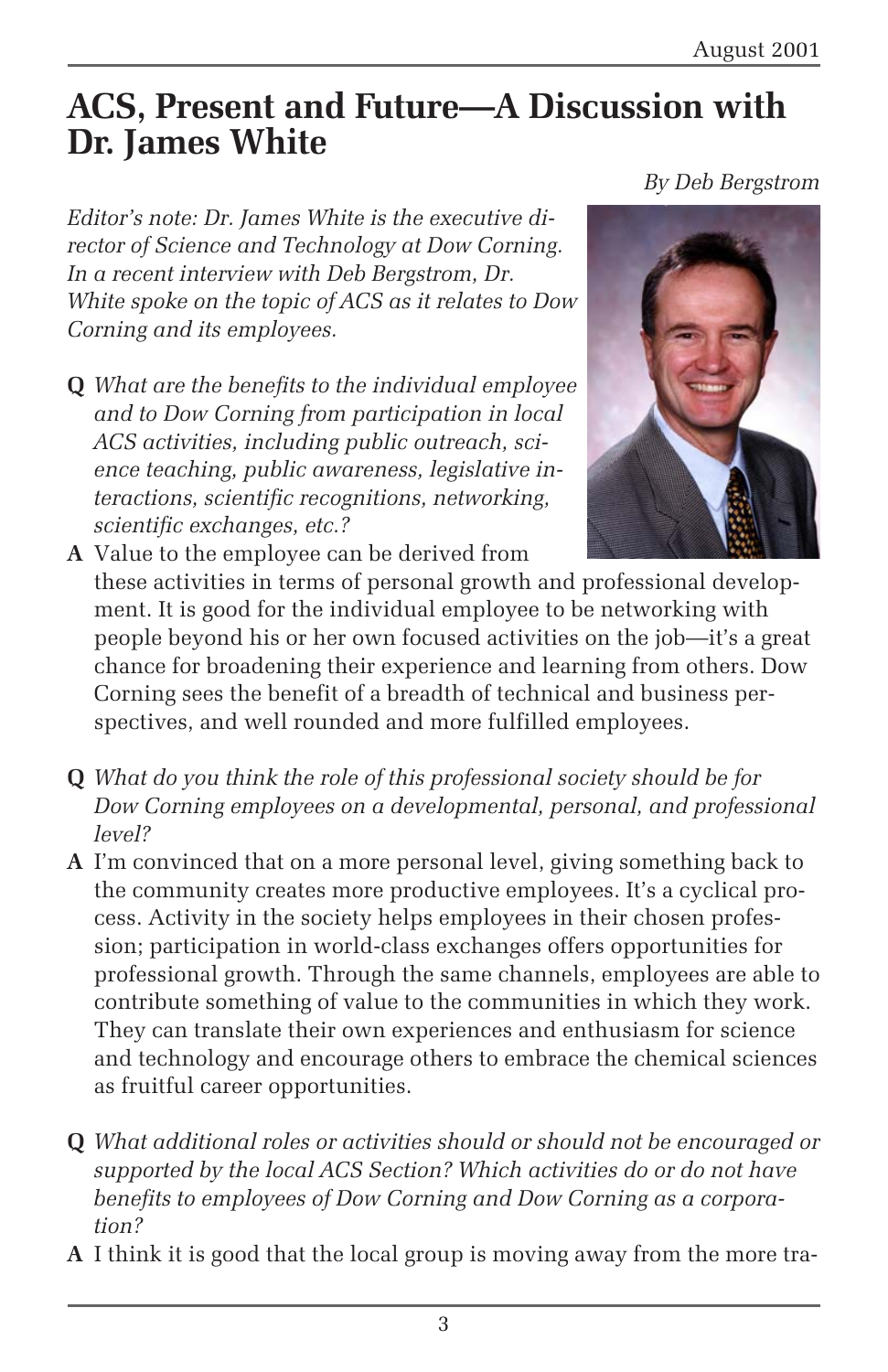ditional role of professional societies with a typically academic focus, toward more community and interdisciplinary activities. My favorite is the school programs, where the love of science and chemistry starts. We still need people to discover, develop, and make things, and we'll need more people to embrace chemistry as a long-term career option. This is especially true these days, as many students are seeing better opportunities in the finance, software, internet, and other growing sectors, rather than in the sciences. The newer local initiatives involving networking and public outreach are very important and should be encouraged.

National level involvement of your members is also important from the networking perspective. In addition, I think the group could benefit from increased international involvement. If there is a way to leverage or use more advanced communication capabilities, I suggest using these tools to internationalize your activities. I also like the trend towards more business involvement in the local ACS activities.

- **Q** *Do you think the local section and its members are fulfilling those roles and if so, how; if not, what does it need to do?*
- **A** I see some activities are clearly directed at enhancing the public image of chemistry and chemists. This will become an increasingly challenging and important area. We need to get back some excitement for this discipline and our profession, and promote the image of the chemical sciences. This should be done through the continued promotion of the positive contributions of chemists and the chemical industry to society, and continued attention to the role chemists have in ensuring a sustainable future for our industry. The local section is doing excellent work in this area and should do more of it.

Perhaps the section could make more use of available publicity vehicles to spotlight the excellent work that is already being done, getting this message to target audiences and the public at large through vehicles like the local and national press. Greater use could also be made of new communication tools via the internet. In this way it may be possible to better leverage some of the success stories of the section.

- **Q** *How should Dow Corning as a company be interacting with the local ACS not only for its employees but also in public service? How can the Section work with Dow Corning to increase employee/company participation toward mutually beneficial outcomes?*
- **A** Some simple things like round table discussions between local membership and leaders and scientists at Dow Corning, or more engagement of non-members in the community programs, I'm sure, would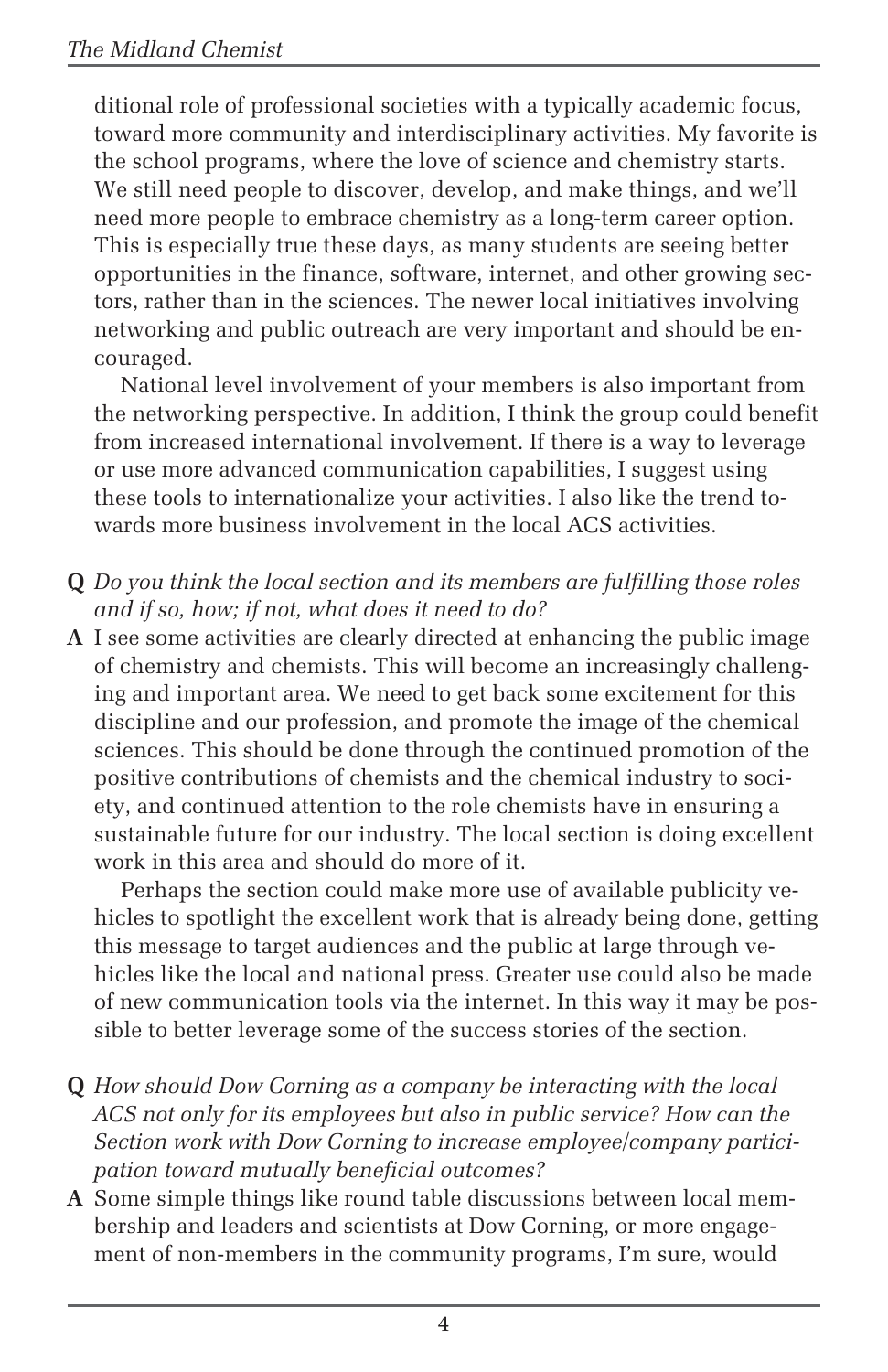help provide beneficial interactions. In addition, Dow Corning is committed to continued financial support of the local section.

As already mentioned, I think there is value to employee involvement and personal or work activities. Of course we need to strike a proper balance between these. Personal and work time commitments are necessarily larger than ACS activities. However, the people I see that are actively involved in the local ACS section seem well able to manage that critical balance. They are doing important and valuable work and I think they should be congratulated for that.

*James White graduated from the University of Bath with a Ph.D. in organometallic chemistry and completed post-doctoral research at Oxford. He joined Dow Corning in Wales in 1980, and during his career at Dow Corning has held several national and international positions in research and development and business management.*

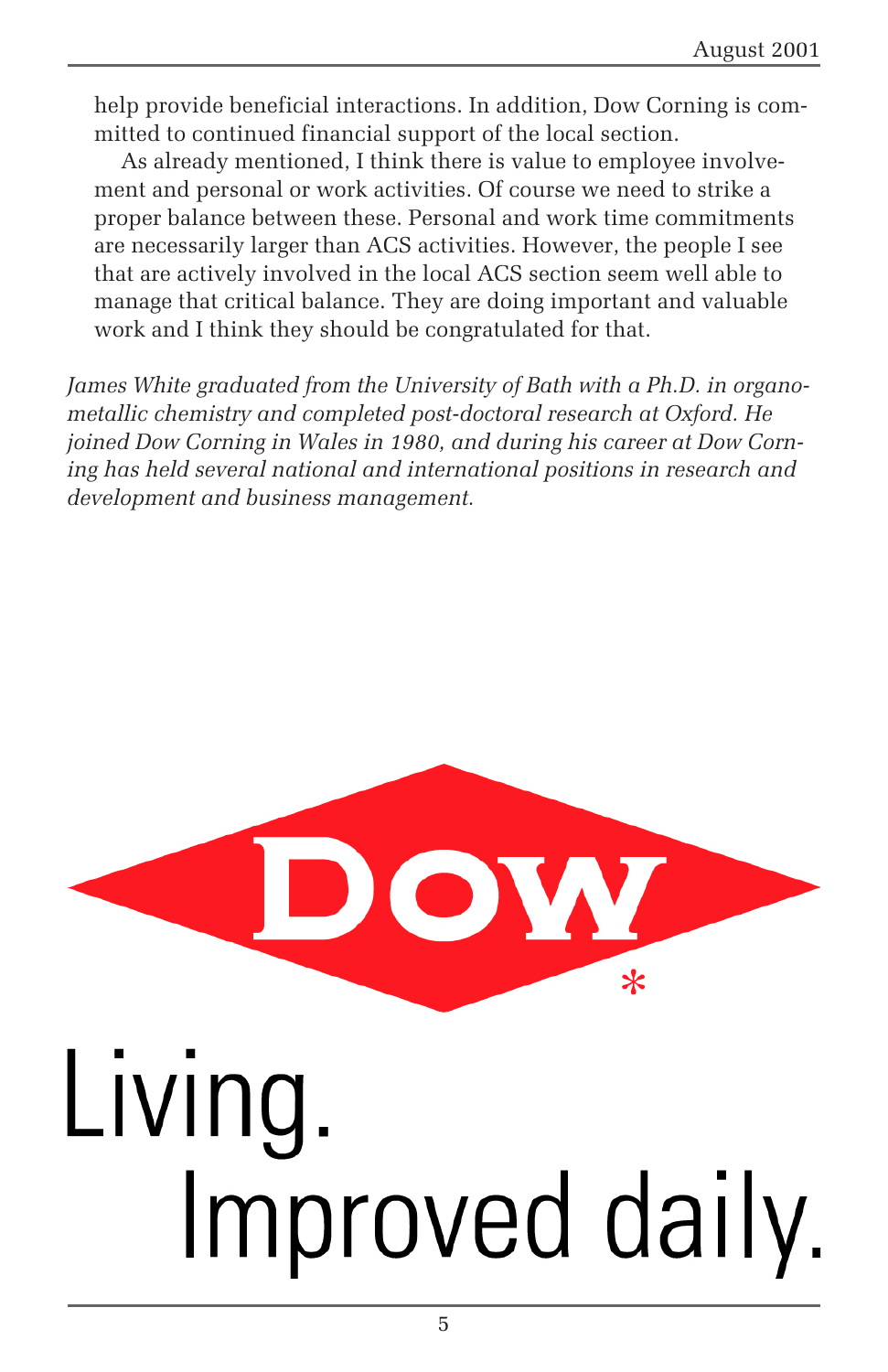### **A Step on its Continued Journey: Aabizikaawin Laboratory Dedication**

#### *By Kristine Danowski*

**M**ay 30 was an eventful and beautiful day for the many parties gathered for the dedication of the new Aabizikaawin School science laboratory, now a part of the Saginaw Chippewa Tribe. The dedication

was the culmination of six months of work by the school, Midland Section's Project Science Literacy, and Dow Corning. The Literacy group installed cabinets and laboratory benches and brought in balances and glassware, all donated by Dow Corning. The Literacy group also provided funding for water and electrical hook-ups.

Students and teachers from the school attended the dedication, as did representatives from the Saginaw Chippewa Tribe, Delta College, Central Michigan



*Many hands went into making the new Aabizikaawin laboratory a success. Shown here are Aabizikaawin staff (l to r) Melanie Allen, Ginny Haight, Lori Vincent, Elder Maria Meyers, Colleen Tighe, John Gordon, and Max Wolf. Photo by John Blizzard*

University, Dow Corning, and Midland Section ACS. The Midland Section Project Science Literacy has designated the new lab as a Place of Chemistry for the Future.

School Elder Maria Meyers conducted a traditional invocation to begin the ceremony. Then Joan McMahon thanked Dow Corning and John Blizzard for their technical support and donations of lab equipment. Alternative and Adult Education Program Coordinator Melanie Allen introduced Aabizikaawin teachers Bill Golombisky, John Gordon, Ginny Haight, Colleen Tighe, Lori Vincent, and Max Wolf, and expressed gratitude for their hard work. Wendell Dilling, Midland Section ACS Past Chair, pledged ACS support and encouraged Aabizikaawin staff and students to take advantage of the opportunities national ACS provides through its Minority Affairs Program.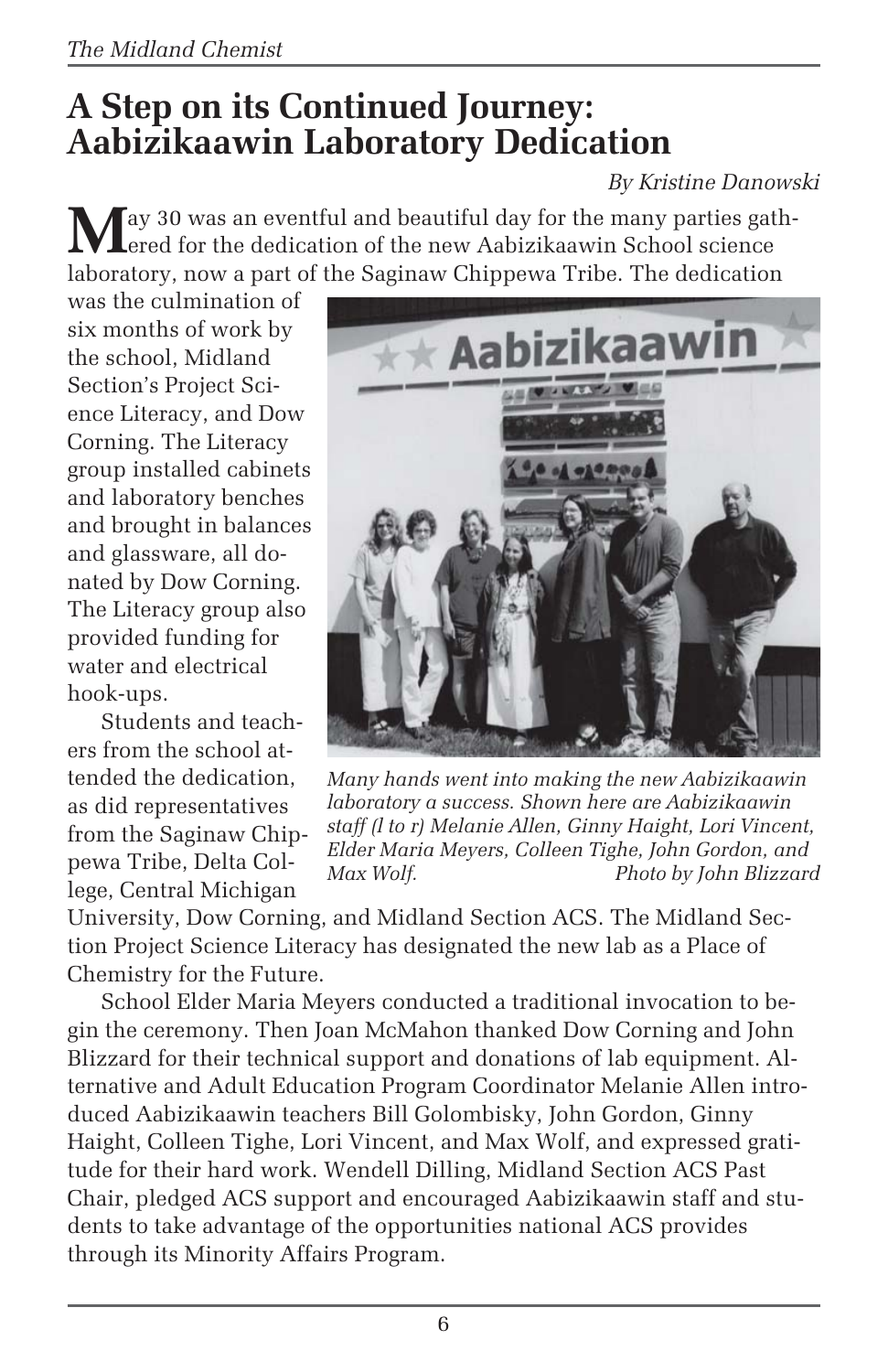

*Ribbon cutting marks the official opening of the Aabizikaawin laboratory. Taking part are (l to r) Joan McMahon, Wendell Dilling, Elder Maria Meyers, Melanie Allen, an Aabizikaawin student, and Max Wolf. Photo by Joan Sabourin*

Next, the ceremony continued in the new lab with Elder Meyers and Aabizikaawin students and staff cutting the ribbon. Both John Blizzard and Joan McMahon received gift dream catchers in appreciation for their contributions to the school, and all attendees received small gifts from School Elder Meyers.

After the dedication, Aabizikaawin teacher

Max Wolf spoke to the attendees about practical applications of chemistry for seventh through twelfth graders at the school. Now in its third year, this program has about 35 students participating. Among the projects to date is taking water samples from the Chippewa River and testing for pH, ammonia, fecal coliform bacteria, and other organics. The students are working with a local sewage treatment plant on this project, although eventually Wolf would like the new lab to do its own testing. Wolf displayed a wall map with many sampling sites indicated; the map is so large that he is running out of wall space. He hopes the students will present their work in a poster at the Midland Section ACS Fall Scientific Meeting.

The Saginaw Chippewa Tribe also has a Montessori school up to the



dents have the option to attend *Joan McMahon and John Blizzard show their dream catchers, gifts from the school. Photo by Joan Sabourin*

seventh grade. Joan McMahon, Mike Ferrito, and John Blizzard conducted a science workshop for this school and Aabizikaawin. Another goal for the program is separate lab space for the Montessori students.

Speaking with *The Midland Chemist*, Adult and Alternative Education Program Coordinator Melanie Allen said Aabizikaawin is a fulltime high school which meets state level educational goals. Tribal stu-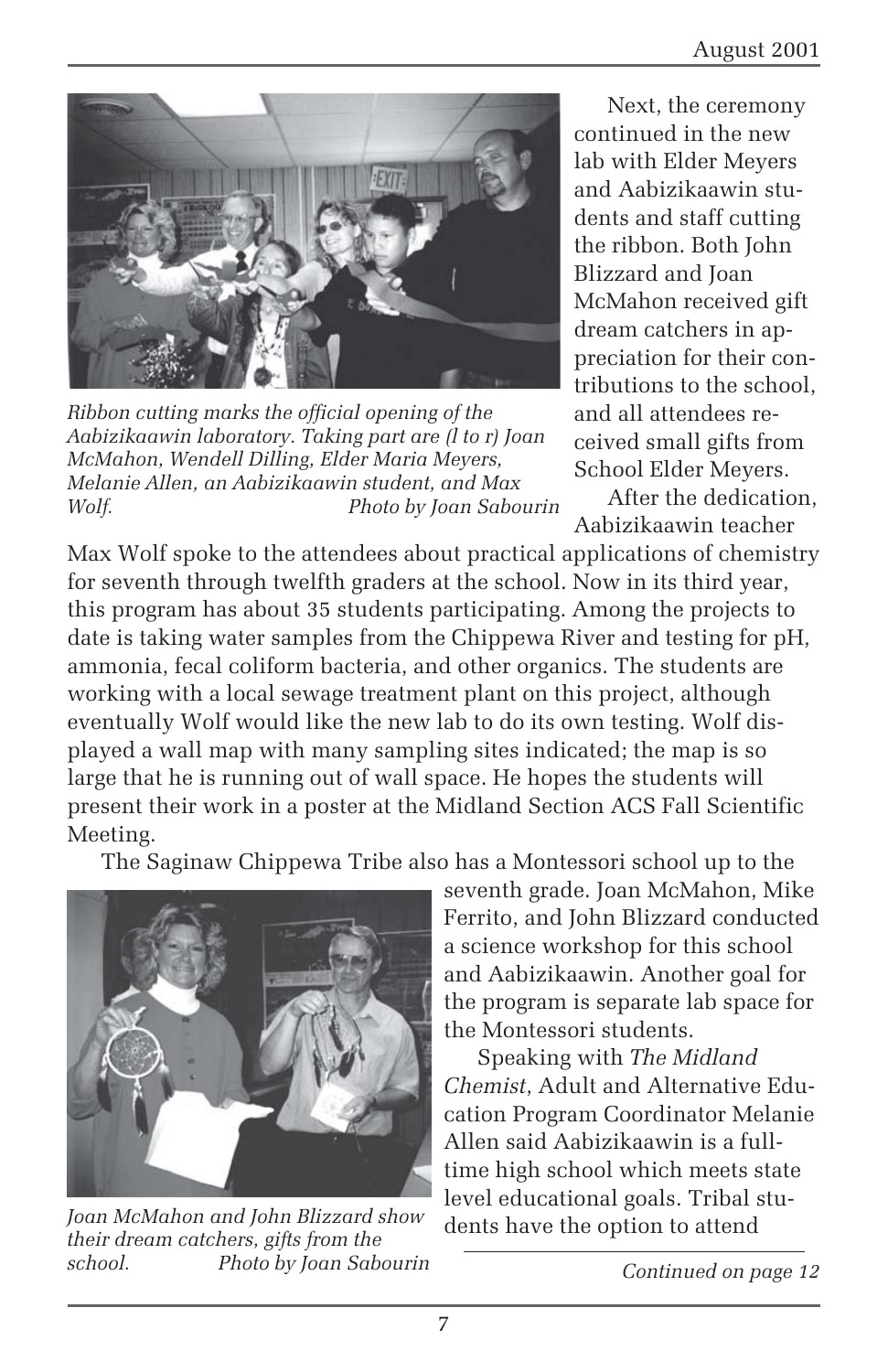# **57th Midland ACS Fall Scientific Meeting**

### **October 13, 2001 8:00 a.m.–noon Employee Development Center The Dow Chemical Company Midland, Michigan**

**O**ne hundred twenty-five years after its inception, the ACS is one of the world's largest professional organizations, with over 163,000 members from industry, government, and academia. As a part of the society's year-long celebration, the Midland Section plans to promote one of its most time-honored goals: to "Foster communication and understanding between members, the chemical industry, the government and the community…"

At the  $57<sup>th</sup>$  FSM, members (and non-members alike) can join us in exploring the ways in which technical publishing helps to foster the communication for which the society strives. Our program will be highlighted by a keynote address from Prof. Allen J. Bard, editor-in-chief of the *Journal of the American Chemical Society*. Building on his talk, a panel discussion will delve into some of the details of publishing our scientific work, ranging from how and why we decide what to publish to some of the tools we need to get it done effectively.

This year's meeting will have an expanded poster session which will continue to build on the publication theme. In addition to sharing brand new research, attendees can expect to find posters focused on previously published work and the benefits (and challenges) incurred by the authors as well as informative presentations demonstrating some of the best tools authors now have available to them.

The Fall Scientific Meeting is the largest annual event of our local section, so it is always an excellent time for catching up with colleagues and making new connections. Our section will be presenting some of its most prestigious awards at this event, including the honoring of our 50-year members. Please mark your calendars now and join us for this exciting event.

**Allen J. Bard** received his early education in the public schools of New York City and attended The City College of New York (B.Sc., summa cum laude, 1955). He did his graduate work at Harvard University with J. J. Lingane (M.A., 1956; Ph.D., 1958) in electroanalytical chemistry. In 1958 he joined the faculty of The University of Texas at Austin where he cur-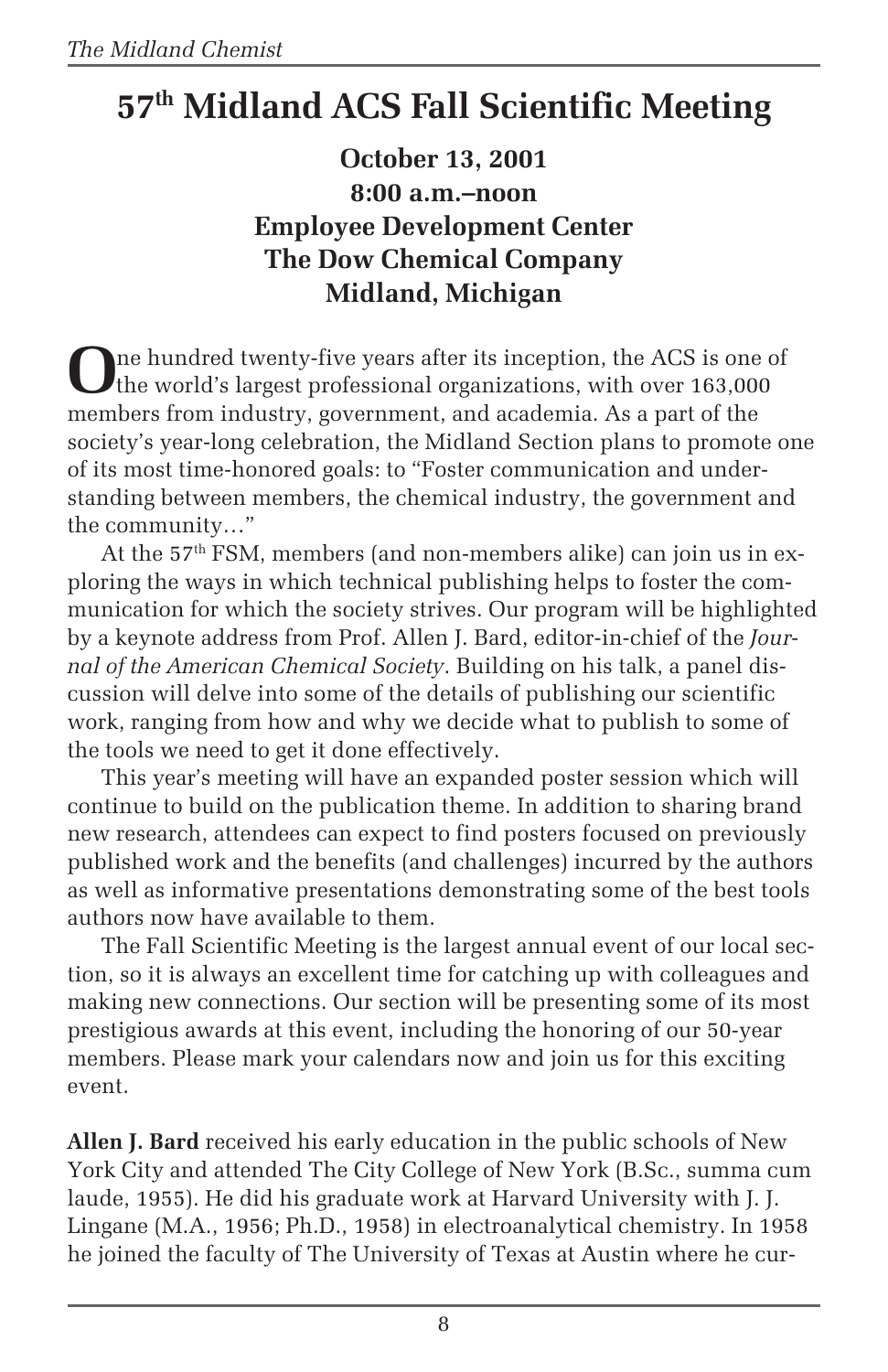rently holds the Norman Hackerman/Welch Regents' Chair in Chemistry. His research interests have been in the application of electrochemical methods to the study of chemical problems and include investigations in electro-organic chemistry, photoelectrochemistry, electrogenerated chemiluminescence, and electroanalytical chemistry. He has published three books (*Electrochemical Methods*, with Larry Faulkner, *Integrated Chemical Systems*, and *Chemical Equilibrium*) and over 600 papers and chapters while editing the series *Electroanalytical Chemistry* (21 volumes) and the *Encyclopedia of the Electro-*



*chemistry of the Elements* (16 volumes) and co-editing the monograph, *Standard Potentials in Aqueous Solution*. He is currently editor-in-chief of the *Journal of the American Chemical Society*.

## **ACS Events Featured at Midland Fair**

*By Ann Birch*

**A**lthough planning is still underway for Midland County Fair activities,

we can give you an idea of what will be happening and encourage you to contact the people indicated for more information.

Midland Section ACS and the Mid-Michigan Technician Group are sponsoring a program on August 13, 15, and 17, from 5:30 to 7:00 p.m., that will explore the way chemistry affects and benefits our daily lives. The program will be held on the 4-H stage. Dave Swenson (989-790-4292) is the contact.

Midland Section ACS Project Science Literacy and the Society of Plastics Engineers (SPE) are sponsoring a family event at the fair for ACS and SPE members and their families on August 17 from 4:00 p.m. to 7:00 p.m. Here's what's happening:

- A food/fun pass that covers pop and special tickets for popcorn, cotton candy, ice cream, face painting, and games.
- A ride pass at a special price of \$10 for unlimited rides from 1:00 p.m. to closing.
- A dinner pass at a special price of \$3.00 for a prime rib dinner.
- And more!

Please contact Kendra Titus (989-631-5931, ext. 1217; titus@mcfta.org) or Angelo Cassar (989-496-6196; angelo.cassar@dowcorning.com) to request an order form or for more information.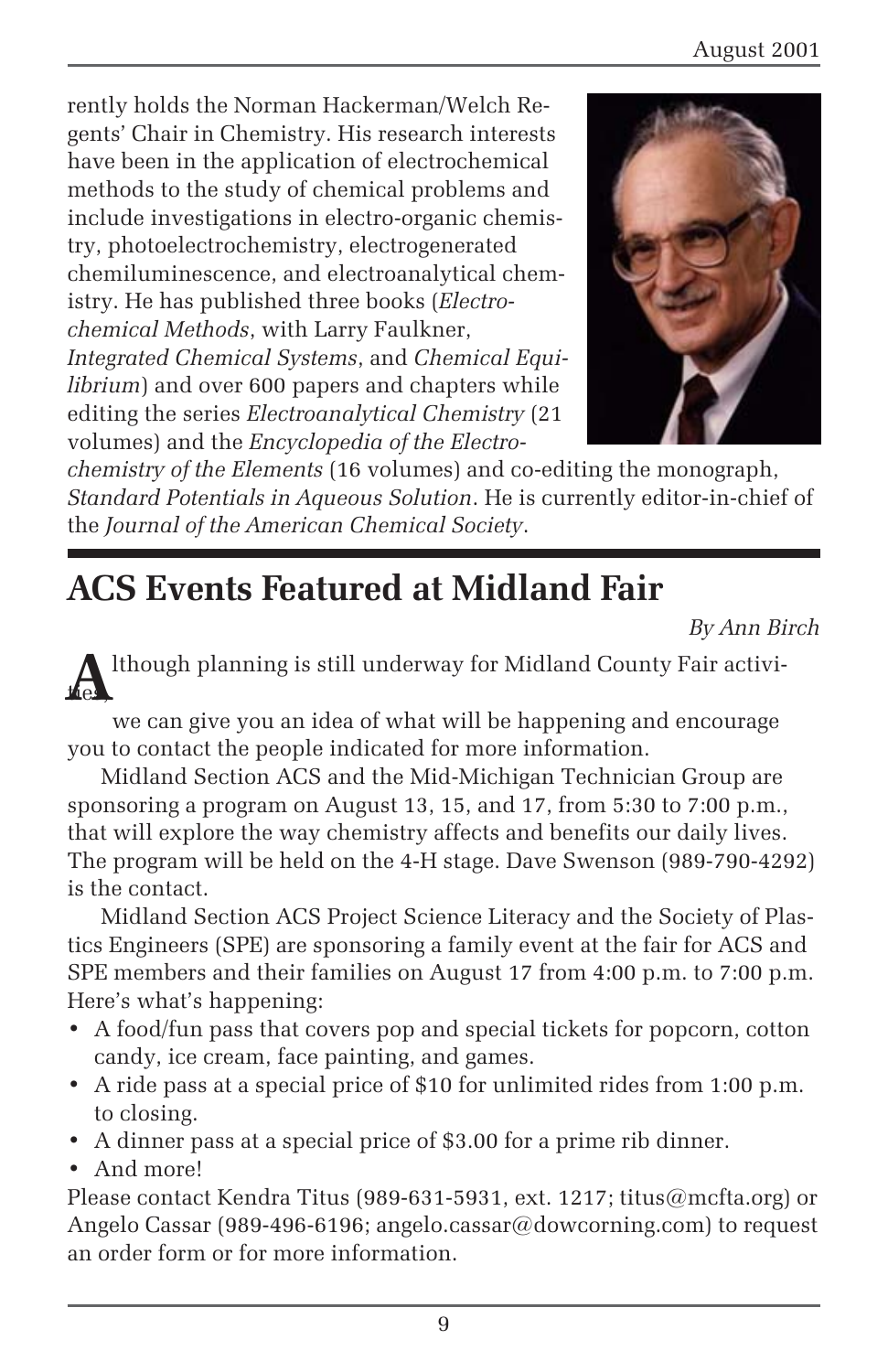### **JobSpectrum.org Connects Employers and Employees**

**M**ore than 1,000 job seekers have signed up at JobSpectrum.org since June 1, and more than 200 companies are actively posting positions. JobSpectrum serves the chemical science industries including chemistry, biochemistry, biotech, pharmaceuticals, environmental services, materials, petrochemicals, and many others.

JobSpectrum is dedicated to connecting job seekers with employers such as Fluor Daniel, Procter & Gamble Pharmaceuticals, Pharmacia, EPA, HEL, Pharmaceutical Discovery, NRC, Critical Path, Atofina Chemicals, Auspex Pharmaceuticals, and GL Synthesis for a variety of positions.

At JobSpectrum, job seekers can post their résumés for all the top companies to see, get information on current job openings, and be notified when jobs meeting their specific criteria become available. Even if you aren't looking for a job right now, JobSpectrum has a wealth of information and resources available, including tips to help you find the right job, manage your career, salary trends and surveys, educational opportunities, and more. You can sign up at www.JobSpectrum.org.

The site makes it easy for employers to manage all of their job ads, résumés, and candidates. Find valuable tips on how to recruit, hire, and keep the best people, how to use telephone interviews as a recruiting strategy, and more. All job ads posted prior to August 31 will be free of charge. Simply go to http://www.JobSpectrum.org/postjobs.

For more information, go to www.JobSpectrum.org or call toll free at 888-667-7988.

### **Call for Volunteers: 2001 FSM**

**W**ith summer here, and fall just around the corner, planning is under way for the 57<sup>th</sup> Fall Scientific Meeting, October 13. We still need some help, specifically for booklet chair (organization, format, and distribution w/ aid of office professional). People are also needed to help both with execution on the day of the meeting as well as planning in all areas for the event. No help will be turned away! Any contribution you can make will be appreciated. Volunteers work with a substantial budget on the Section's single largest event, so the more help we have, the better.

Volunteers should contact Fred Vance (fwvance@dow.com, 636-0390) by phone or e-mail for more information.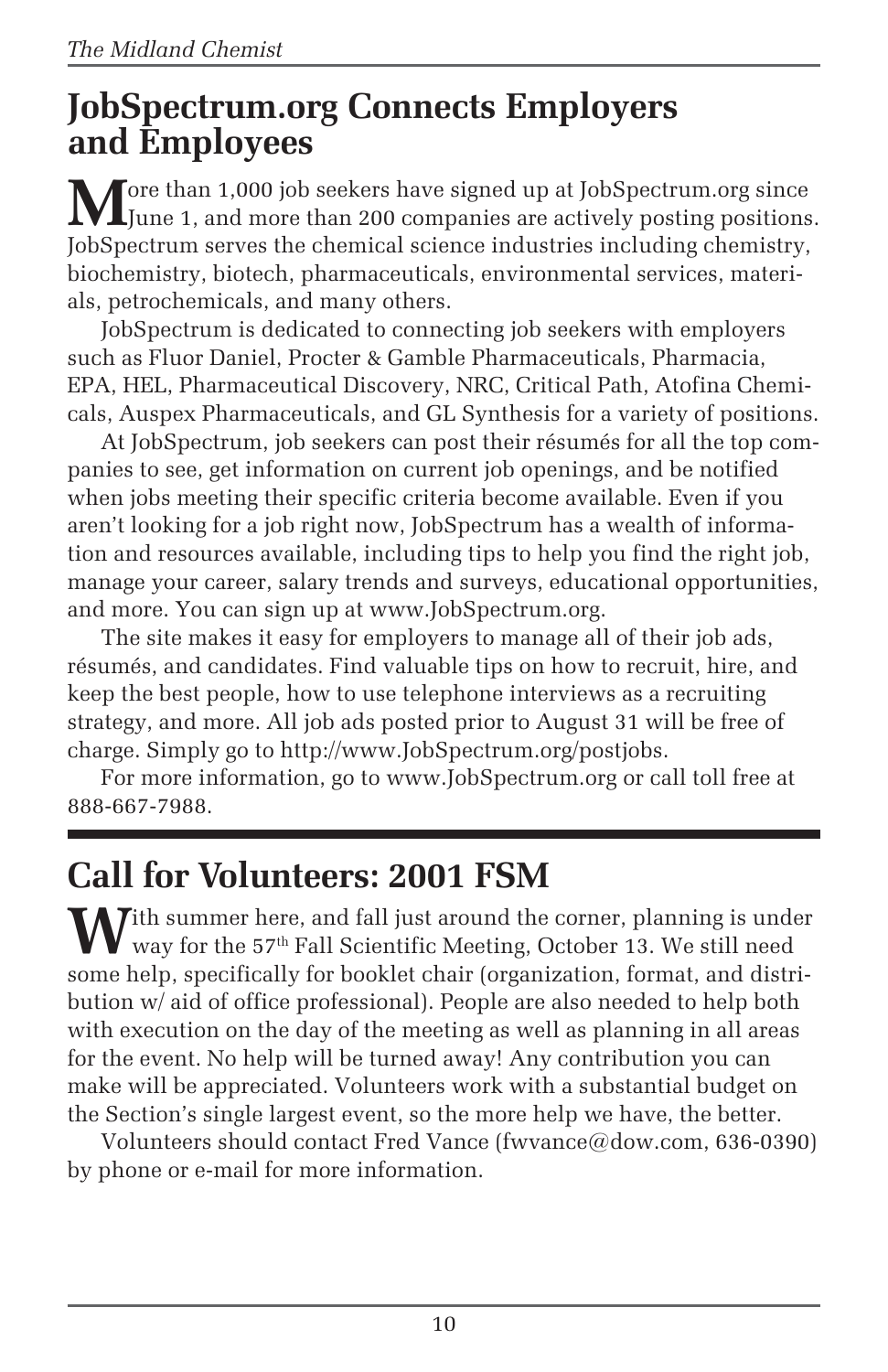### **What's New at MMTG?**

#### *By Phyllis Anderson*

The number of members in the Mid-Michigan Technician Group<br>
(MMTG) continues to grow. In this month alone we have added 11 new members. Welcome to our new members: Aneta Blalek, Mike Bott, Steve Evans, Cassandra Hale, Chad Hales, Scott Laser, Rebecca Marriott, Kyle Myers, Jeff Shaw, Tiffiny Smith, and John W. Smith.

On May 28th, MMTG welcomed Dr. John Fortman and his wife who presented the "Serious and Delirious Use of Chemicals in the Movies." Dr. Fortman, a professor and associate chair of chemistry at Wright State University, will retire soon after over 30 years of service. He has been the recipient of many prestigious awards, including the Robert J. Kegerreis Distinguished Professor of Teaching in 1998. The meeting was held in the auditorium of 1897 Building, The Dow Chemical Company, and was cosponsored by Michigan Research and Development Technologists Group from Dow. The presentation consisted of a series of movie clips in which chemistry was used to explain events that were happening and various "backstage" chemistry demonstrations were used to produce a desired effect. Approximately 60 people attended the lunch-time seminar. Pizza and soda was provided and a good time was had by all.

On June 26, the MMTG held an informative luncheon at Plymouth Park. Jim Malek's presentation, which focused on safe handling of fireworks, also included information on "legal" fireworks available for consumer use in Michigan and the chemistry behind the various types of fireworks. A small demonstration of the various fireworks available locally followed the presentation. Jim retired from Dow Corning two years ago after 33 years of service, and this year he is the chair for the fireworks display to be held in conjunction with Midland River Days at the Tridge on July 21st. Approximately 60 technicians from both Dow Corning and Dow Chemical attended this event.

In August, members of the MMTG will help with the fair booth at the Midland County Fair. A membership drive being chaired by Sarah Kushon is also being planned for the month of August. Dave Stickles is beginning preparations for the annual Sci-Fest which is held at Delta College. Stay tuned for further updates.

*Editor's note: Dave Stickles, an active member of MMTG, was elected to the office of Secretary of the ACS Division of TECH for the 2002–2003 term.*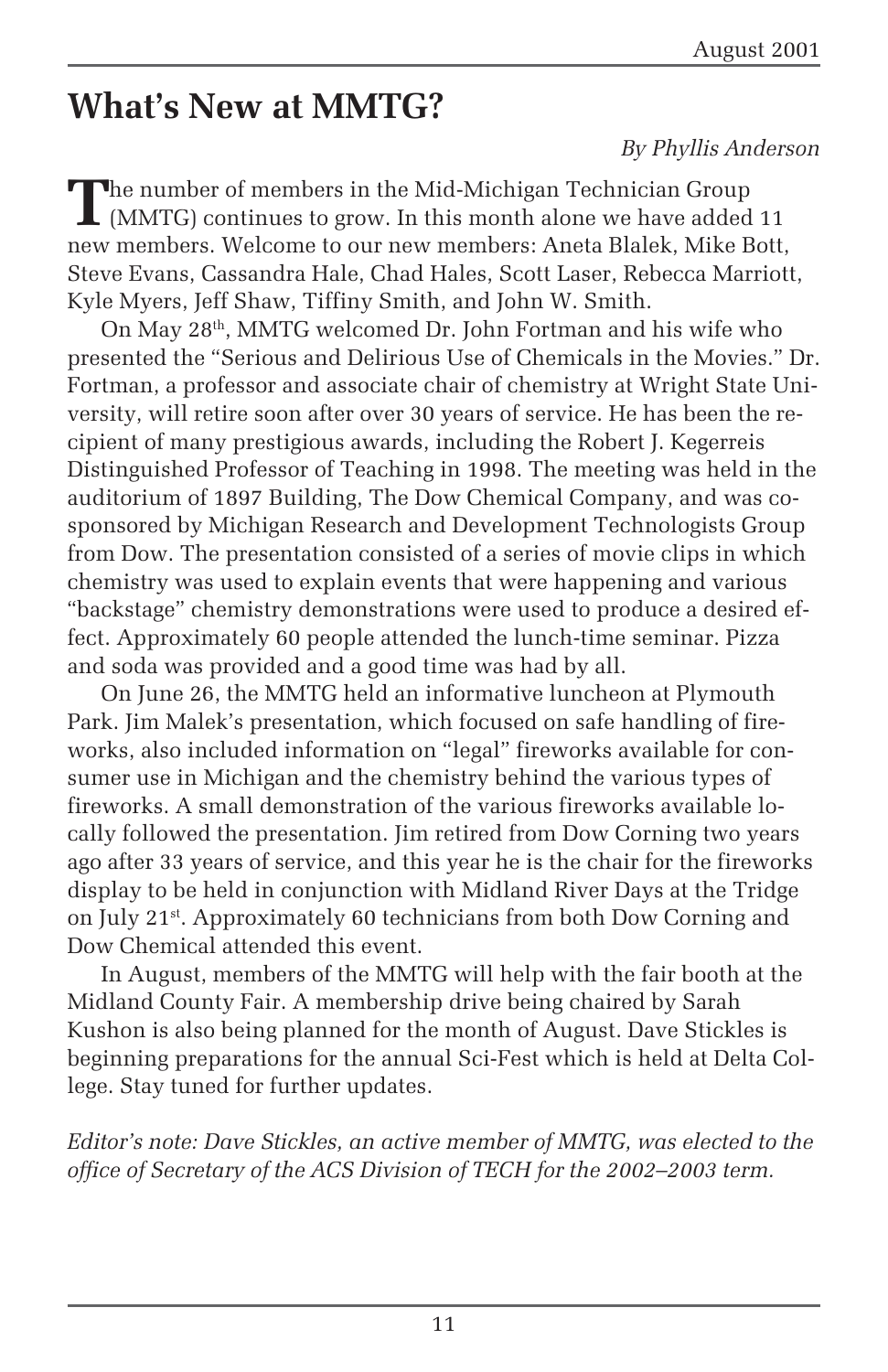### *Chemists and Careers* **Perseverance Pays**

#### *By Don Miller*

There is probably no greater ego-deflating activity than conducting a job search, especially in a tight job market. To receive one rejection letter after another is not only discouraging but downright depressing. So to bring this activity to a successful conclusion, persistence is a must.

In an article in the *Detroit Free Press*, Mort Crim expressed it succinctly when he paraphrased the antismoking catch-phrase: "Don't quit quitting." He went on to say that not all superachievers have great talent or super intellect but they all have perseverance. Chester Carrlson took his idea to 20 large corporations before one of them liked his concept and, thus, Xerox was born.

John S. Lublin wrote in the *Wall Street Journal* how perseverance could pay off in interviewing. He said that the interview performance of about two-thirds of job applicants is greatly diminished due to anxiety and nervousness. However, what few people realize is that they can get a second chance. Deborah Brown is an example. She interviewed for a job at Organization Resources Consulting, a New York human resources consulting firm, and sensed that she had come off too low-key and not aggressive enough. After the interview she immediately wrote a letter to the interviewers requesting a second interview and also listing her more forceful accomplishments. She got the second interview and the job. Mort Crim concludes: "Long odds are no match for deep determination."

### *Aabizikaawin Laboratory Dedication, from page 7*

Aabizikaawin. "Alternative education provides a different setting and means of presentation, not just lecturing," Allen explained. "The major focus is experiential education. We acknowledge the culture. We have both a fine arts and technical focus."

Allen has been with the tribe for 10 years in the education department. A teacher for six years, she has been the program coordinator for the last four years. The Tribal Education Department staff has grown from approximately six to 90, and programming has expanded to include early childhood education through 12th grade. "It's been very rewarding," Allen commented. "We have good staff members. The new lab is a big step in our program development for science." Midland ACS Chair for Minority Affairs Linneaus Dorman agrees. "This is the first Native American event," he told *The Midland Chemist.* "It is part of the National Initiative."

The Midland Section ACS congratulates Aabizikaawin staff, students, and supporters for accomplishing a proud step, as Allen says, on its "continued journey."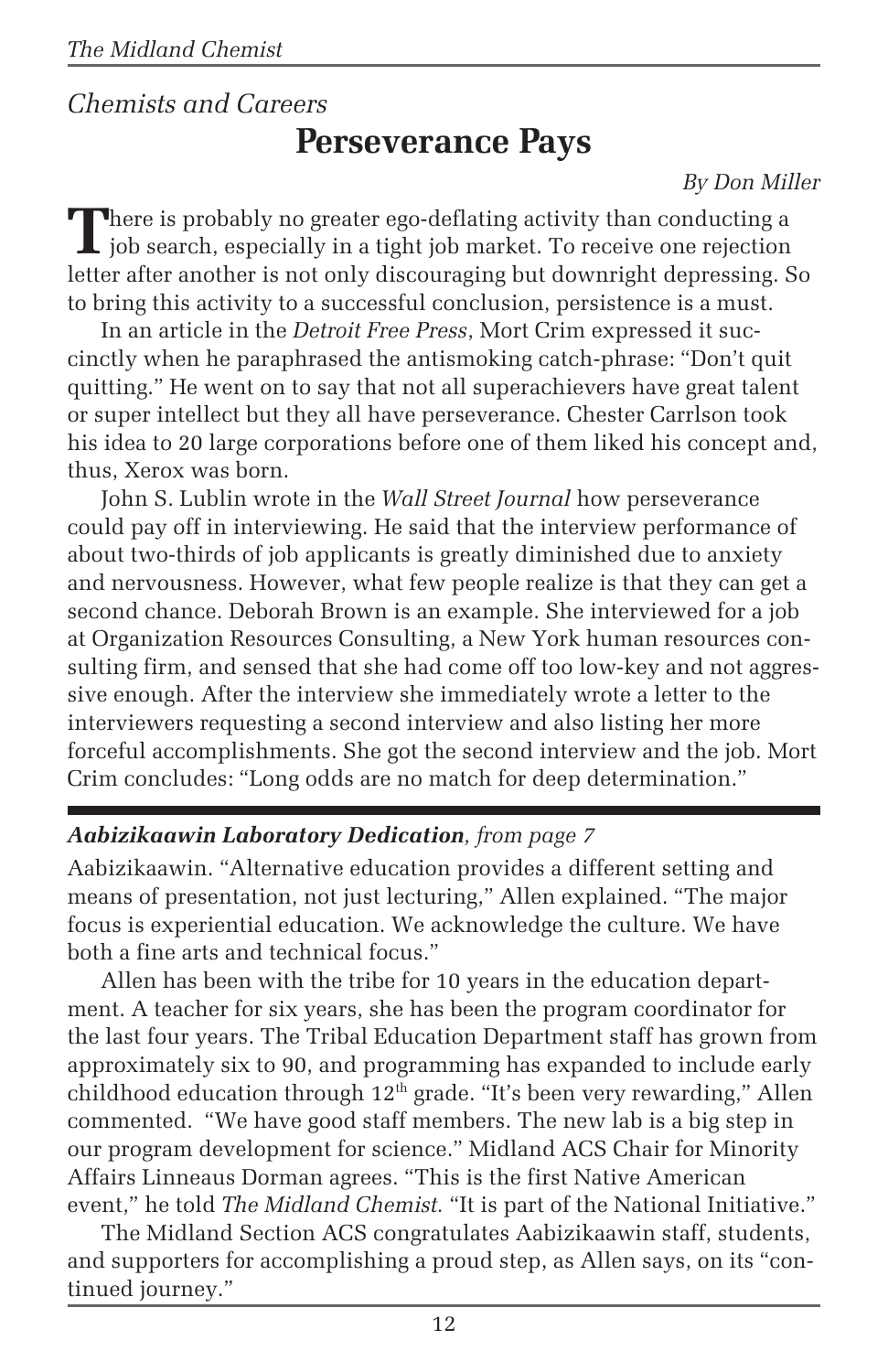# **Call for Posters—2001 Fall Scientific Meeting**

*By Fred Vance*

In celebration of the  $125^{\text{th}}$  anniversary of the American Chemical Society, the Midland Section will focus the attention of the Fall Scientific Lety, the Midland Section will focus the attention of the Fall Scientific Meeting on one of the Society's oldest traditions—publishing. This is a departure from previous symposia-based meetings in that it will provide a broad overview of publishing technical papers—why we need to do it, how to survive the corporate/academic review process, how to contact and work with editors and publishers.

The meeting will also place a heavy emphasis on poster presentations. We strongly encourage members and students to submit poster abstracts for the meeting, especially from work that has been published recently, so that we have another avenue in which to discuss the important role publishing plays in our professional lives. However, this does not preclude the poster presentation of current research that has not been published.

The meeting will be held in October 13, 2001. Abstracts are being accepted through September 1, 2001. Abstracts may be sent by e-mail or conventional mail. Please submit your abstract to:

Dr. David S. Karpovich ph. 989-790-4349 Department of Chemistry fax 989-790-2717 Saginaw Valley State University dsk@svsu.edu 248 Science Bldg. 7400 Bay Road University Center, MI 48710

#### **Instructions for Preparing Abstracts for the Fall Scientific Meeting of the Midland Section of the American Chemical Society**

John Doe and Mary Smith, Department of Chemistry, Saginaw Valley State University, University Center, MI 48410

Begin typing your abstract here. Use Microsoft Word (IBM or Mac) or Word-Perfect (IBM or Mac) to create your files, with one abstract per file. Use 12-point Times font. Single space paragraphs; double space between paragraphs. Do not indent. **Bold** titles only. Body copy should be typed in normal type. Use superscript and subscript and correct symbols where appropriate. Use *italic* only when required. All copy should be typed flush left. Do not center or justify your type. Use a 4½-inch wide line. Each abstract is limited to a maximum of a four-line title and 1300 characters in the body of the abstract. The information should appear in the following order: title, author list with complete address; presenter underlined; one blank line between title and abstract. Electronic submissions are preferred.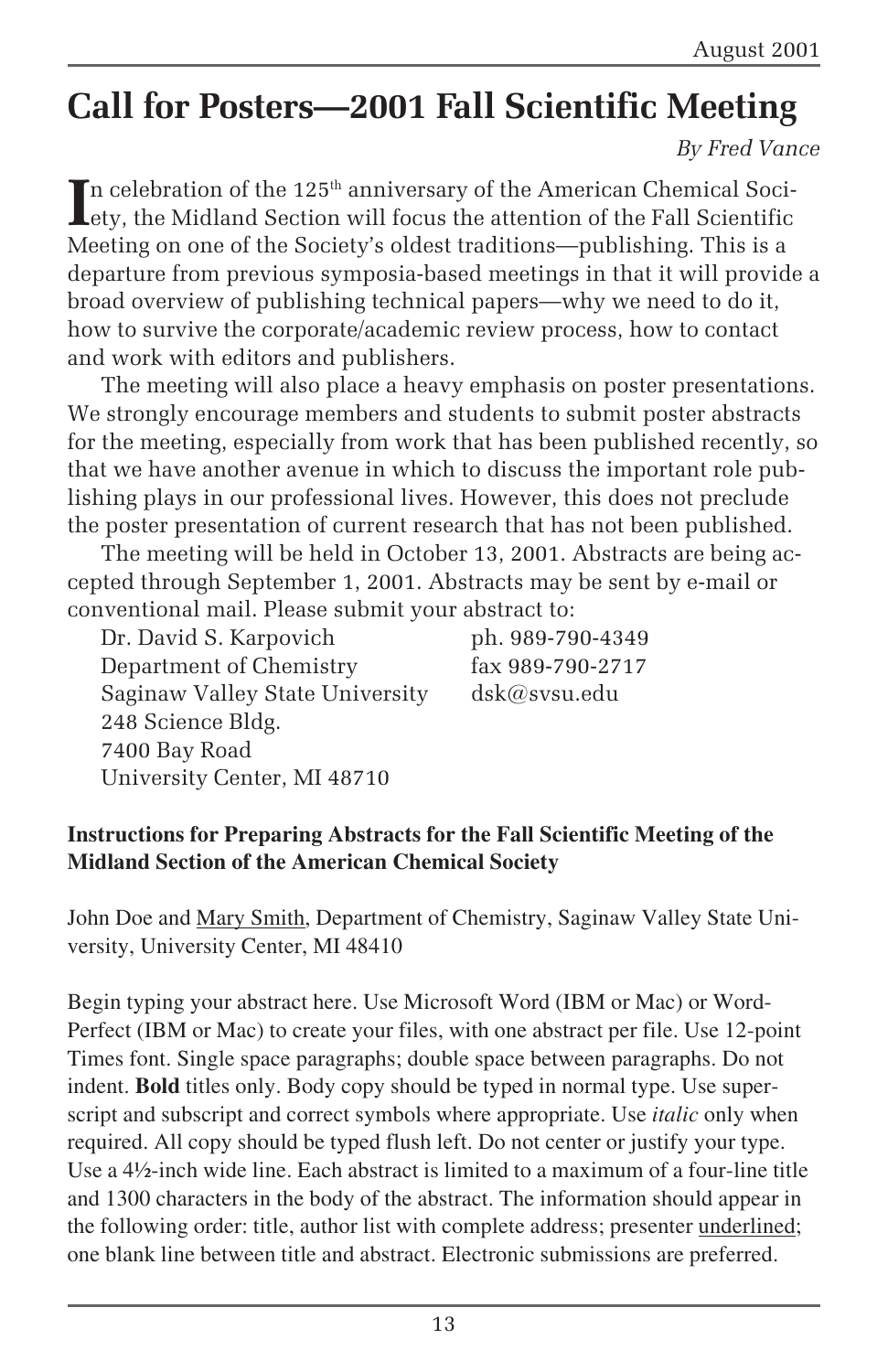# **New Midland Section Members!**

*By Connie Murphy*

**M**elcome to the following people who have either joined the American Chemical Society or transferred into the Midland Section over the past several months:

- Tim Allen
- Douglas Bland
- Melvin Cabey
- Hongyu Chen
- Michael Cobb
- Ray Drumright
- Michael Elwell
- Benjamin Eynon
- Steven M Green
- Genaro Gutierrez
- James Helwick
- Amy Huff
- Sina Ijadi-Maghsoodi
- William Inman
- Thomas Jacobs
- Promod Kumar
- Michael La Fore
- Jeffrey Lackey
- Roy Larue
- Zhongtao Li
- Jieming Li
- Brian Loiselle
- Loren Lower
- Lin Luo
- Deb Malloy
- Wendy Mathews
- Lee McMaster
- Erich Molitor
- Alexander Morgan
- Robbyn Prange
- Ralph Quigley
- John Reeve
- Jeff Reich
- Timm Richardson
- Deborah Rothe
- Randall Schmidt
- Albert Schweizer
- Angela Sutterer
- William Tippitt
- Padmakumari Varaprath
- Nicole Wagner
- Qichun Wan
- Chen Wang
- Sheng Wang
- Matthew Weglewski
- Jaime Wisniewski
- Yonghua Zhang
- Yanke Zheng
- Weijun Zhou
- Yucheng Zhu

### **Volunteers Needed for Sci-Fest**

*By Dave Stickles*

**S**ci-Fest 2001 will be held on Saturday, November 3, this year and we're

looking for volunteers to put on exhibits of scientific interest to excite children in the pursuit of the sciences as a career. If you are interested in doing something along this line, or if you would just like to help set up and take down the exhibits, or help with the Midland Section Mid-Michigan Technician booth doing experiments, please contact Dave Stickles at 989-496-5626 or d.stickles@dowcorning.com.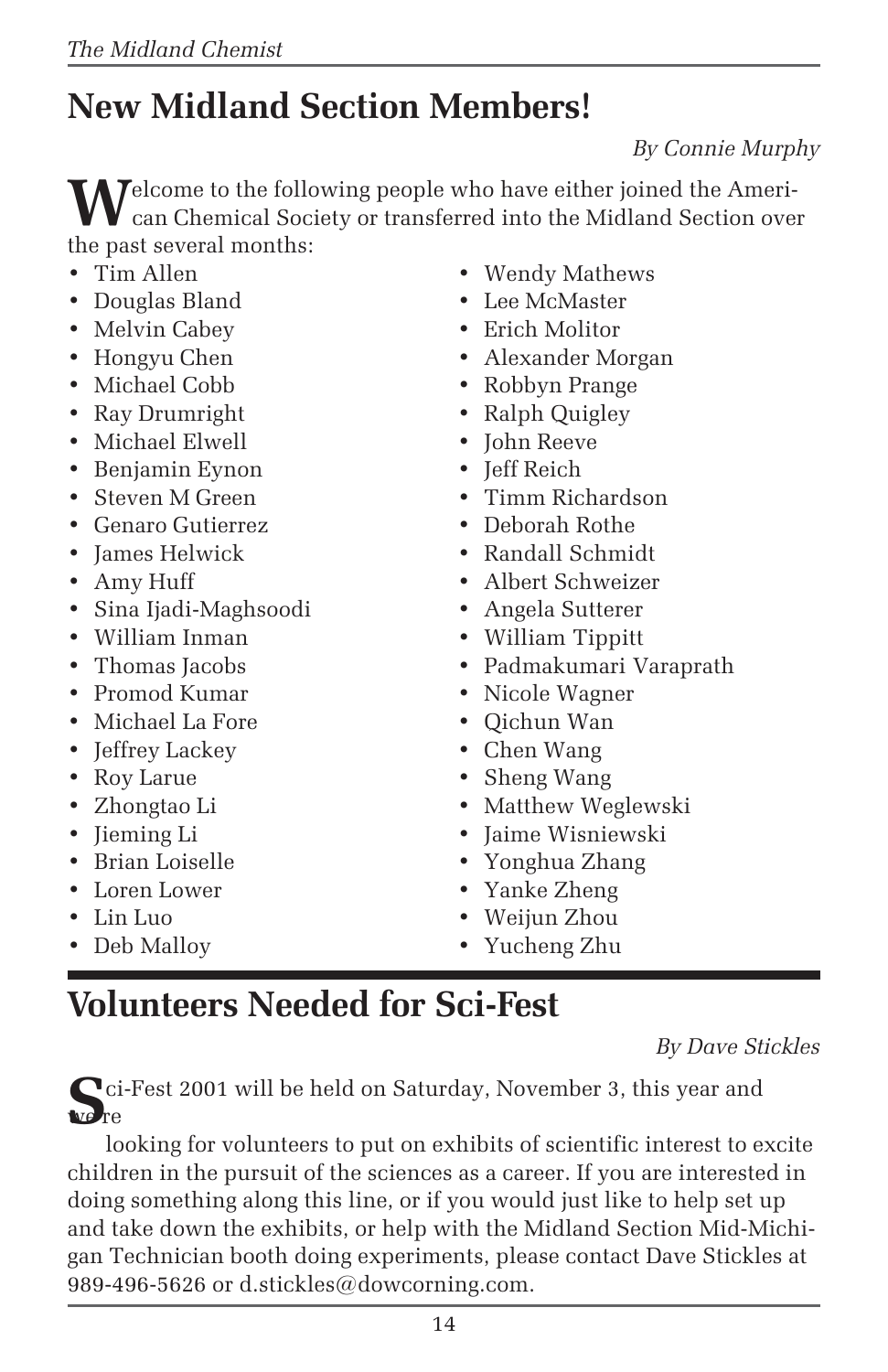# **2002 Officer Candidates Announced**

**Chair-Elect** (one to be elected for a 1-year term)

Mike Owen Bill Pike

**Secretary** (1 to be elected for a 1-year term)

Cindy Peck Additional candidate still being sought (at *MC* press deadline)

**Treasurer** (one to be elected for a 1-year term)

Doug Beyer Barkley Sive

**Chair, Nominations & Elections Committee** (one to be elected for a 1 year term)

> Jennifer Ehlert Kermit Kwan

**Councilor** (one to be elected for a 3-year term)

Gretchen Kohl Marvin Tegen

**Alternate Councilor** (one to be elected for a 3-year term)

Angelo Cassar Steve Keinath

**Directors** (three to be elected for a 3-year term)

Ann Birch Wendell Dilling Estelle Lebeau Joan Sabourin Phil Squattrito Additional candidate still being sought (at *MC* press deadline)

Additional nominations will be accepted from the floor or by petition at the September 10, 2001, Midland Section ACS Board meeting. Nominees should have agreed to be a candidate and serve, if elected, before floor nominations or petitions are made. If you have an additional officer candidate nomination in mind and cannot make it to the September 10 meeting, please contact Steve Keinath, Chair, Nominations & Elections Committee, at 989-832-5555, ext. 588, or via e-mail at skeinath@mmi.org. Biographical information for all of the candidates and the election ballot will be published in the October issue of *The Midland Chemist.*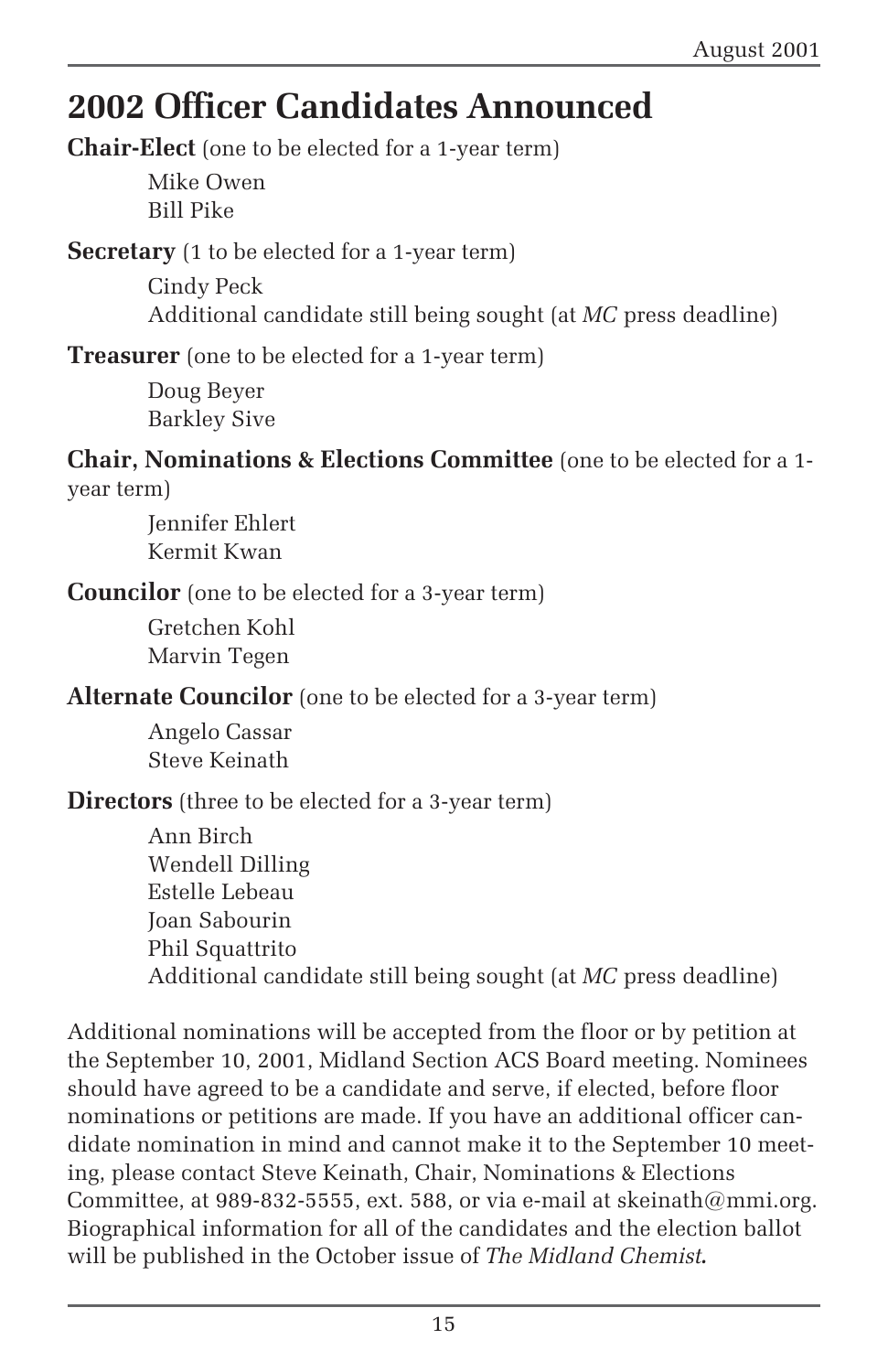### *Call for Nominations* **2001 Midland Section Awards**

### **Outstanding Achievement and Promotion of the Chemical Sciences**

Each year the Midland Section honors an individual residing within the Section's geographical area who has demonstrated outstanding achievement and promotion of the chemical sciences, as well as dedication and service to the chemical profession. The recipient need not be an ACS member. Nominations should include a biographical sketch, list of pertinent publications, evidence of professional growth and involvement, and letters of support from colleagues. Previous recipients of this award are:

| 1976 | Turner Alfrey, Jr.   | 1988 | A. Lee Smith       |
|------|----------------------|------|--------------------|
| 1977 | Etcyl H. Blair       | 1989 | Do Ik Lee          |
| 1978 | David C. Young       | 1990 | Joseph E. Dunbar   |
| 1979 | Vernon A. Stenger    | 1991 | Thomas H. Lane     |
| 1980 | Daniel R. Stull      | 1992 | Donald A. Tomalia  |
| 1981 | Bob A. Howell        | 1993 | Dale J. Meier      |
| 1982 | Wendell L. Dilling   | 1994 | Philip T. Delassus |
| 1983 | Donald R. Weyenberg  | 1995 | Duane B. Priddy    |
| 1984 | Edwin P. Plueddemann | 1996 | Hans G. Elias      |
| 1985 | Raymond P. Boyer     | 1997 | Ludo K. Frevel     |
| 1986 | Stanley P. Klesney   | 1998 | Patrick B. Smith   |
| 1987 | Warren B. Crummett   | 1999 | David E. Henton    |
|      |                      | 2000 | Steven J. Martin   |

### **Outstanding Service to the American Chemical Society**

The Section sponsors an award to recognize outstanding service to the Midland Section of the ACS and achievement toward the goals of ACS. Nominees shall be members of the Midland Section. Nominations should include a biographical sketch, a history of service to the Midland Section, and supporting letters from ACS members. Previous recipients are:

| 1989 David C. Young     | 1995 Gretchen S. Kohl            |
|-------------------------|----------------------------------|
| 1990 Linneaus C. Dorman | 1996 Fran K. Voci                |
| 1991 Donald R. Petersen | 1997 Thomas H. Lane              |
| 1992 Wendell L. Dilling | 1998 Vicky S. Cobb               |
| 1993 Bob A. Howell      | 1999 Theodore E. Tabor           |
| 1994 Eldon L. Graham    | 2000 Peter and Patricia Dreyfuss |
|                         |                                  |

### **Outstanding Chemical Technician**

The Section presents an annual Outstanding Chemical Technician Award to an individual who has demonstrated an extremely high degree of professionalism as a chemical technician. The ACS defines a chemical tech-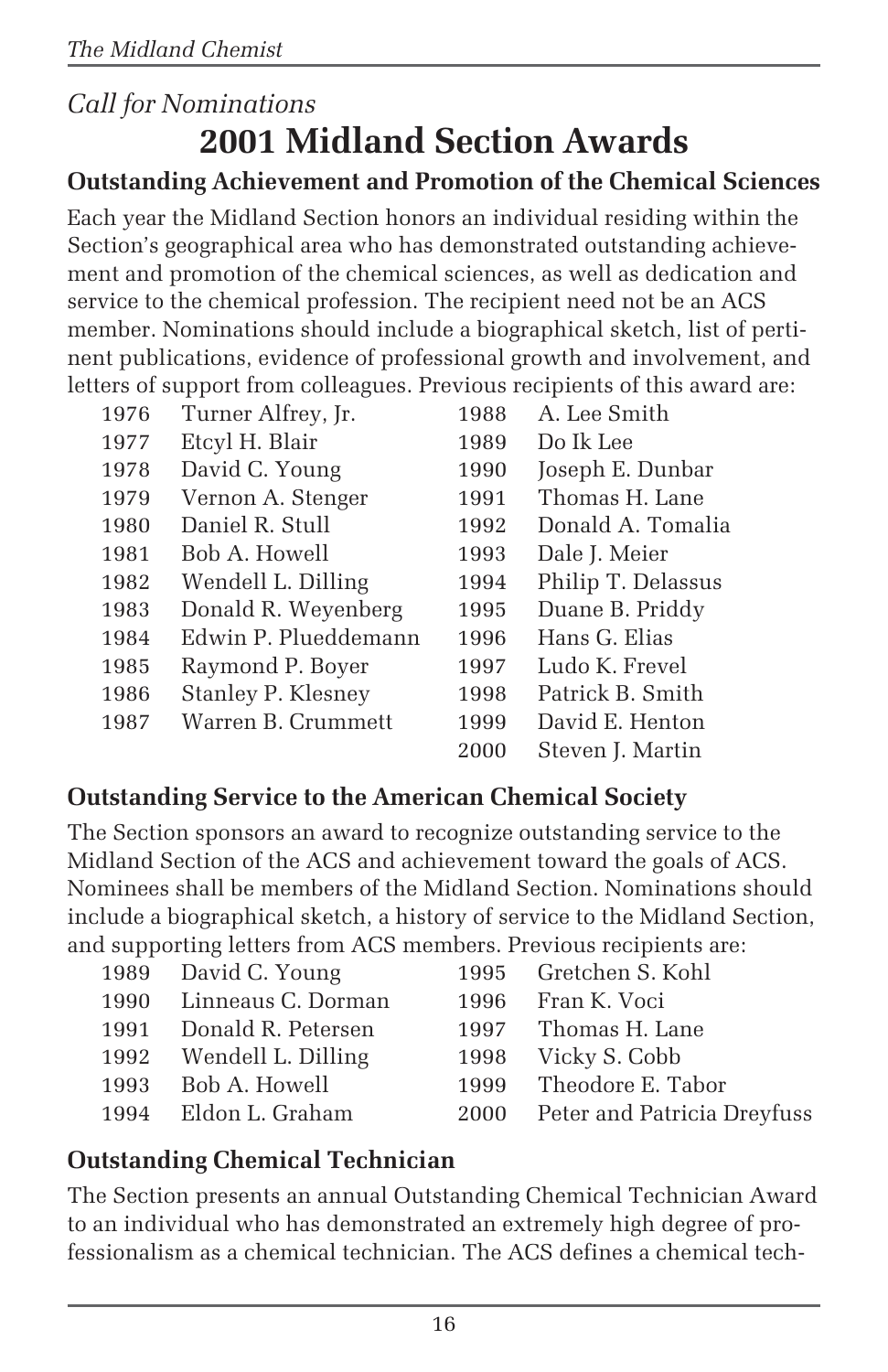nician as a person whose training includes successful completion of a two-year, post-high-school level chemistry curriculum leading to an associates degree, equivalent course work in a baccalaureate program, or equivalent knowledge gained by experience. The primary work of a chemical technician is conducting experimentation and/or correlating information to help solve chemical problems and/or discover new chemical knowledge. Criteria used to judge the award include job skills, safety, teamwork, leadership, publications and presentations, reliability, communication skills, and additional professional and community activities. Nominees must have worked for 5 years as a chemical technician. Chemical technicians do not need to be a TECH Division affiliate or ACS member to be eligible for this award. Nominations should include a biographical sketch and supporting letters that address each of the criteria above. Previous recipients of this award are:

| 1997 Connie J. Murphy | 1999 Ronald L. Good |
|-----------------------|---------------------|
| 1998 David Stickles   | 2000 Kurt A. Bell   |

Nominations for *all three* awards are invited. The deadline for receipt of nominations and all supporting materials is *September 14, 2001*. Nominations should be sent to:

Philip J. Squattrito Department of Chemistry Central Michigan University Mt. Pleasant MI 48859

Fax (989-774-3883) or electronic nominations are also welcome. If you have questions or need more information, contact Phil at 989-774-4407 or p.squattrito@cmich.edu. Nominators should provide their address and phone number in case the committee needs to contact them. The Awards Committee encourages all section members to nominate deserving colleagues and appreciates your efforts in helping these individuals receive recognition for their efforts. We look forward to hearing from you!



- Failure Analysis
- Competitive Product Analysis
- Additive Analysis
- Color Body Identification
- Taste & Odor Analysis
- **Consulting Services**

1910 W. St. Andrews Rd., Midland MI 48640 Phone: 517-832-5555 Fax: 517-832-5560 info@impactanalytical.com www.impactanalytical.com